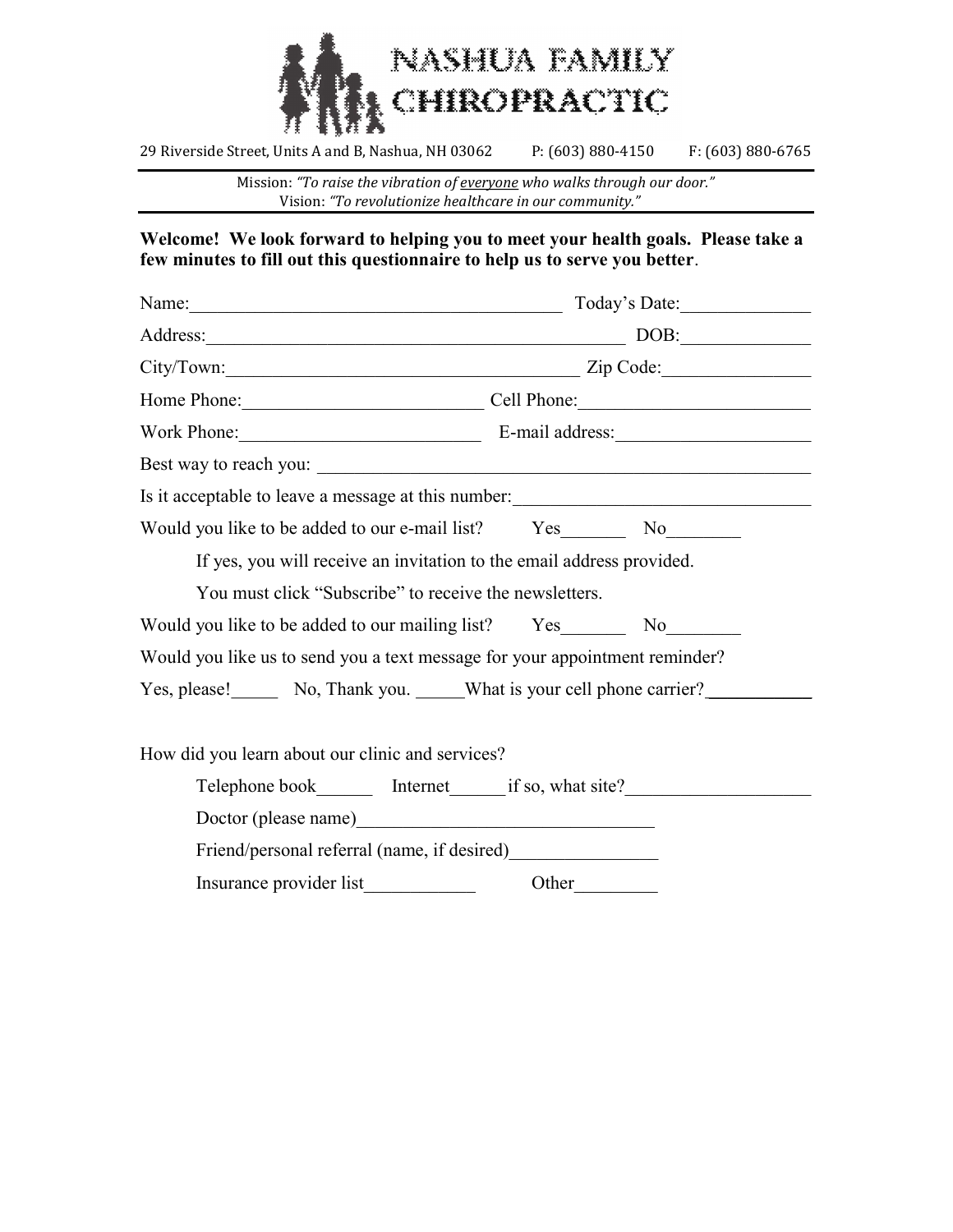

Mission: "To raise the vibration of everyone who walks through our door." Vision: "To revolutionize healthcare in our community."

### Financial Policy

Payment is expected at time of visit. It may be made by cash, check, or credit card. Acupuncture is a Flexible Spending Account or Health Savings Account eligible expense, and payment may be made via FSA/HSA account card with a Visa or MasterCard logo.

Insurance will be billed as applicable by this office, but you are ultimately responsible for payment for all services. Many insurance companies do cover acupuncture care but this office makes no representation that yours does. Insurance policies may vary greatly in terms of deductible and percentage of coverage for acupuncture care. Because of the variance from one insurance policy to another, we require that you, the patient, be personally responsible for the payment of your deductibles, as well as any unpaid balances in this office. We will do our best to verify your insurance coverage, and will bill your insurance in a timely manner.

If your level of coverage is uncertain we require that you pay \$20 towards today's charges and \$20 on each following visit. Your full portion of the bill is expected when payment is received from your insurance carrier. If you have a specific contracted amount for copayment that amount is due each visit.

Any unpaid balances will be considered past due 30 days following treatment or insurance reimbursement, which ever come last. Past due balances may have an interest charge of 1.5% applied per month.

By signing this form you are authorizing this office, upon request from your insurance carrier, the release of any medical or other information necessary to process the claim.

By signing this form you are authorizing payment of medical benefits be made directly to this office. If your insurance carrier sends payment to you for services incurred in this office you agree to send or bring those payments to this office upon receipt. However, if you pay for your visits in full the assignment will not be reported by this provider and any payment will be sent directly to you.

If you suspend or terminate your care at any time, your portion of all charges for professional services is immediately due and payable to this office. All services rendered by this office are charged directly to you, and you ultimately will be personally responsible for payment regardless of your insurance coverage.

Your appointment time is reserved for you. If you cannot make your scheduled appointment, this office requests 24hrs notice. Failure to provide such notice will result in a \$35 late cancelation fee. A No Show/Call will result in a \$50 fee.

Your understanding is greatly appreciated.

#### I have read and agree to the above:

| Printed Name: | Date:   |  |
|---------------|---------|--|
| Signature:    | $CCN$ . |  |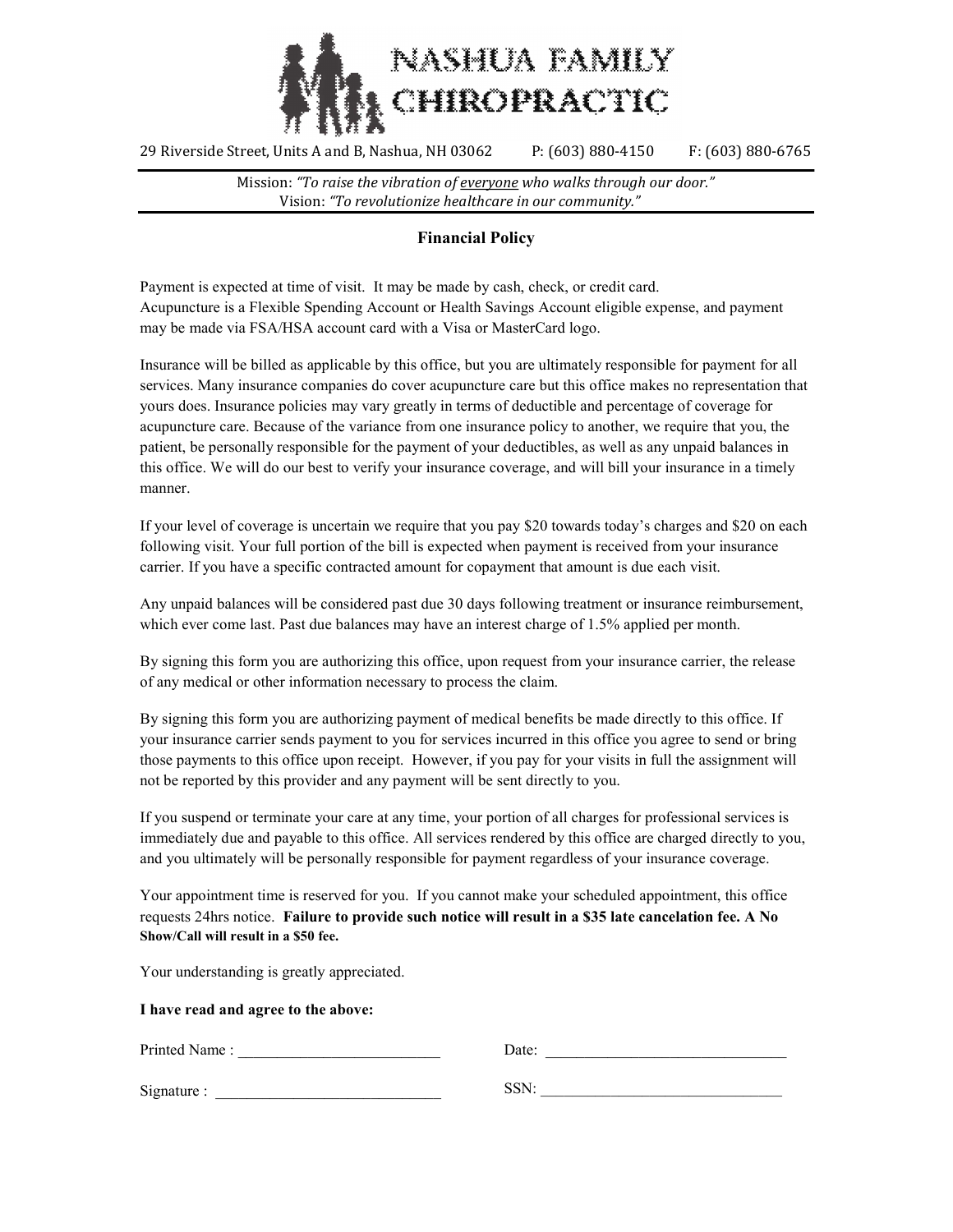

Mission: "To raise the vibration of everyone who walks through our door." Vision: "To revolutionize healthcare in our community."

### PATIENT HEALTH INFORMATION CONSENT FORM

We want you to know how your Patient Health Information (PHI) is going to be used in the office and your rights concerning those records. Before we will begin any health care operations we must require you to read and sign this consent form stating that you understand and agree with how your records will be used. If you would like to have a more detailed account of our policies and procedures concerning the privacy of your Patient Health Information we encourage you to read the HIPPA NOTICE that is available to you at the front desk before signing this consent.

- 1. The patient understands and agrees to allow this chiropractic office to use their Patient Health Information (PHI) for the purpose of treatment, payment, healthcare operations and coordination of care. As an example, the patient agrees to allow this chiropractic office to submit requested PHI to the Health Insurance Company (or companies) provided to us by the patient for the purpose of payment. Be assured that this office will limit the release of all PHI to the minimum needed for what the insurance companies require for payment.
- 2. The patient has the right to examine and obtain a copy of his or her own health records at any time and request corrections. The patient may request to know what disclosures have been made and submit in writing any further restrictions on the use of their PHI. Our office is not obligated to agree to those restrictions.
- 3. A patient's written consent need only be obtained one time for all subsequent care given to the patient in this office.
- 4. The patient may provide a written request to revoke consent at any time during care. This would not affect the use of those records for the care given prior to the written request to revoke consent at any time during care but would apply to any care given after the request has been presented.
- 5. For your security and right to privacy, all staff has been trained in the area of patient record privacy and a privacy official has been designated to enforce those procedures in our office. We have taken all precautions that are known by this office to assure that your records are not readily available to those who do not need them.
- 6. Patients have the right to file a formal complaint with our privacy official about any possible violations of these policies and procedures.
- 7. If the patient refuses to sign this consent for the purpose of treatment, payment and health care operations, the chiropractic physician has the right to refuse to give care.I have read and understand how my Patient Health Information will be used and I agree to these policies and procedures.

Date: \_\_\_\_\_\_\_\_\_\_\_\_\_\_\_\_\_\_\_\_\_\_\_\_\_ Patient name (printed):\_\_\_\_\_\_\_\_\_\_\_\_\_\_\_\_\_\_\_\_\_\_\_\_\_\_\_\_\_\_\_\_\_\_\_\_\_\_\_\_\_\_\_\_\_\_\_\_\_

Patient signature: \_\_\_\_\_\_\_\_\_\_\_\_\_\_\_\_\_\_\_\_\_\_\_\_\_\_\_\_\_\_\_\_\_\_\_\_\_\_\_\_\_\_\_\_\_\_\_\_\_\_\_\_\_\_\_\_\_\_\_\_\_\_\_\_\_\_\_\_\_\_\_\_\_\_\_\_\_\_\_\_\_\_\_\_\_\_\_\_\_\_\_\_\_\_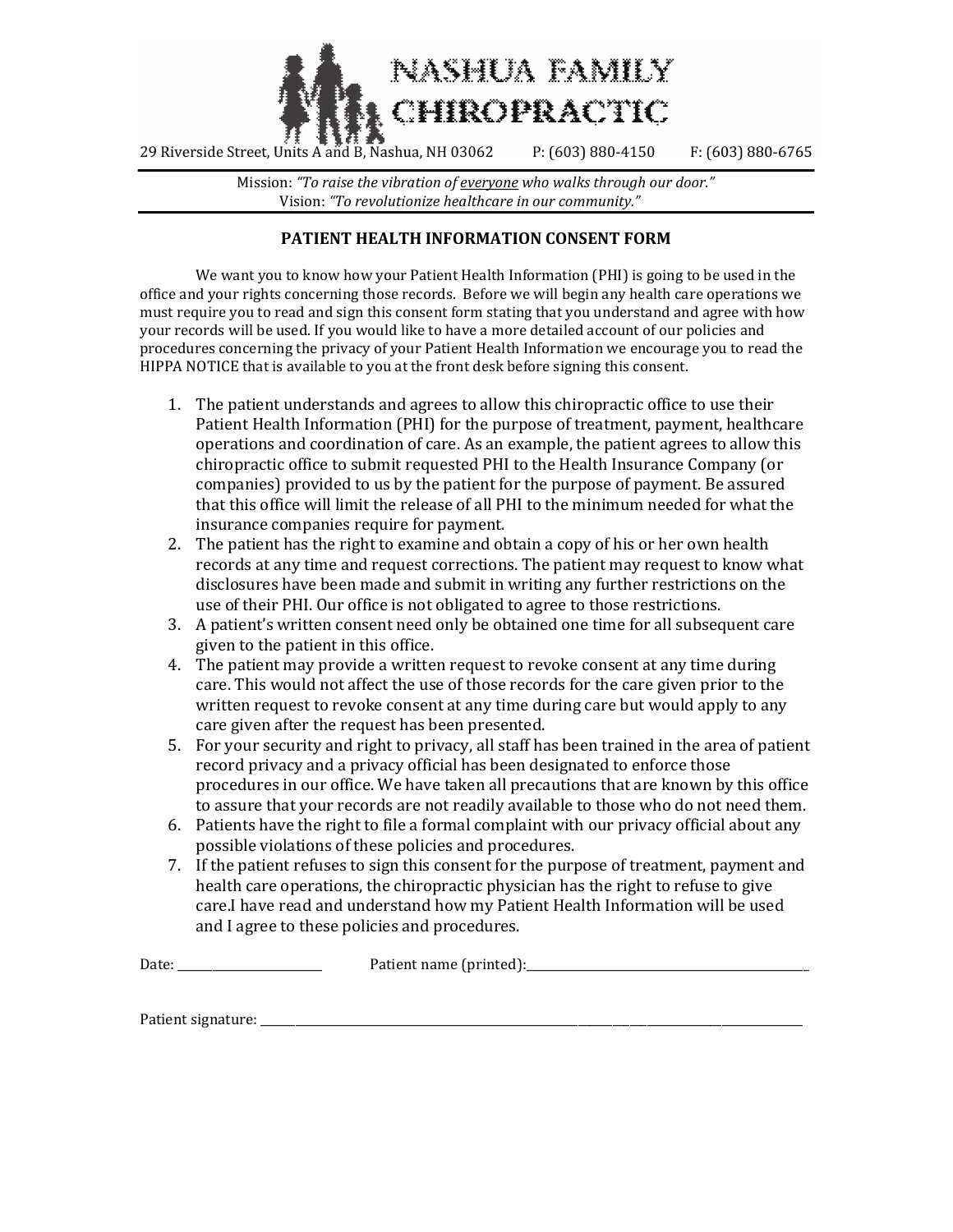

Mission: "To raise the vibration of everyone who walks through our door." Vision: "To revolutionize healthcare in our community."

# Health History Questionnaire

| Name:                                                                  |               |                   | Sex: DOB:                                                                                    |
|------------------------------------------------------------------------|---------------|-------------------|----------------------------------------------------------------------------------------------|
| Street address:                                                        |               |                   |                                                                                              |
| City:                                                                  |               |                   | State: $\angle Zip:$                                                                         |
| Phone number:                                                          |               |                   |                                                                                              |
| Height: Weight:                                                        |               |                   |                                                                                              |
| Occupation:                                                            |               |                   |                                                                                              |
| Family Physician: 1997                                                 |               |                   |                                                                                              |
|                                                                        |               |                   |                                                                                              |
| Emergency contact phone number:                                        |               |                   |                                                                                              |
|                                                                        |               |                   |                                                                                              |
| What is the main problem you would like help with?                     |               |                   |                                                                                              |
|                                                                        |               |                   |                                                                                              |
| When did this problem begin?                                           |               |                   |                                                                                              |
|                                                                        |               |                   |                                                                                              |
|                                                                        |               |                   |                                                                                              |
|                                                                        |               |                   | To what extent does this problem interfere with your activities of daily living, work, sleep |
| or sex life?                                                           |               |                   |                                                                                              |
|                                                                        |               |                   |                                                                                              |
|                                                                        |               |                   | Have you been given a diagnosis for this problem? If so, what? __________________            |
| What other treatments have you tried for this problem?                 |               |                   |                                                                                              |
|                                                                        |               |                   |                                                                                              |
| Have you ever been treated by acupuncture or Oriental medicine before? |               |                   |                                                                                              |
|                                                                        |               |                   |                                                                                              |
|                                                                        |               |                   | Mark the areas of your body where                                                            |
|                                                                        |               |                   | you feel the described sensation. Use                                                        |
|                                                                        |               |                   | the appropriate symbol. Mark stress                                                          |
| Left<br>Right                                                          | Right<br>Left |                   | points of radiation. Include all                                                             |
|                                                                        |               |                   | affected areas.                                                                              |
|                                                                        |               |                   |                                                                                              |
|                                                                        |               | <b>X</b> Numbness |                                                                                              |
|                                                                        |               | $+$ Burning       |                                                                                              |
|                                                                        |               | * Pin & Needles   |                                                                                              |
|                                                                        |               | $=$ Stabbing      |                                                                                              |
|                                                                        |               |                   |                                                                                              |
|                                                                        |               |                   |                                                                                              |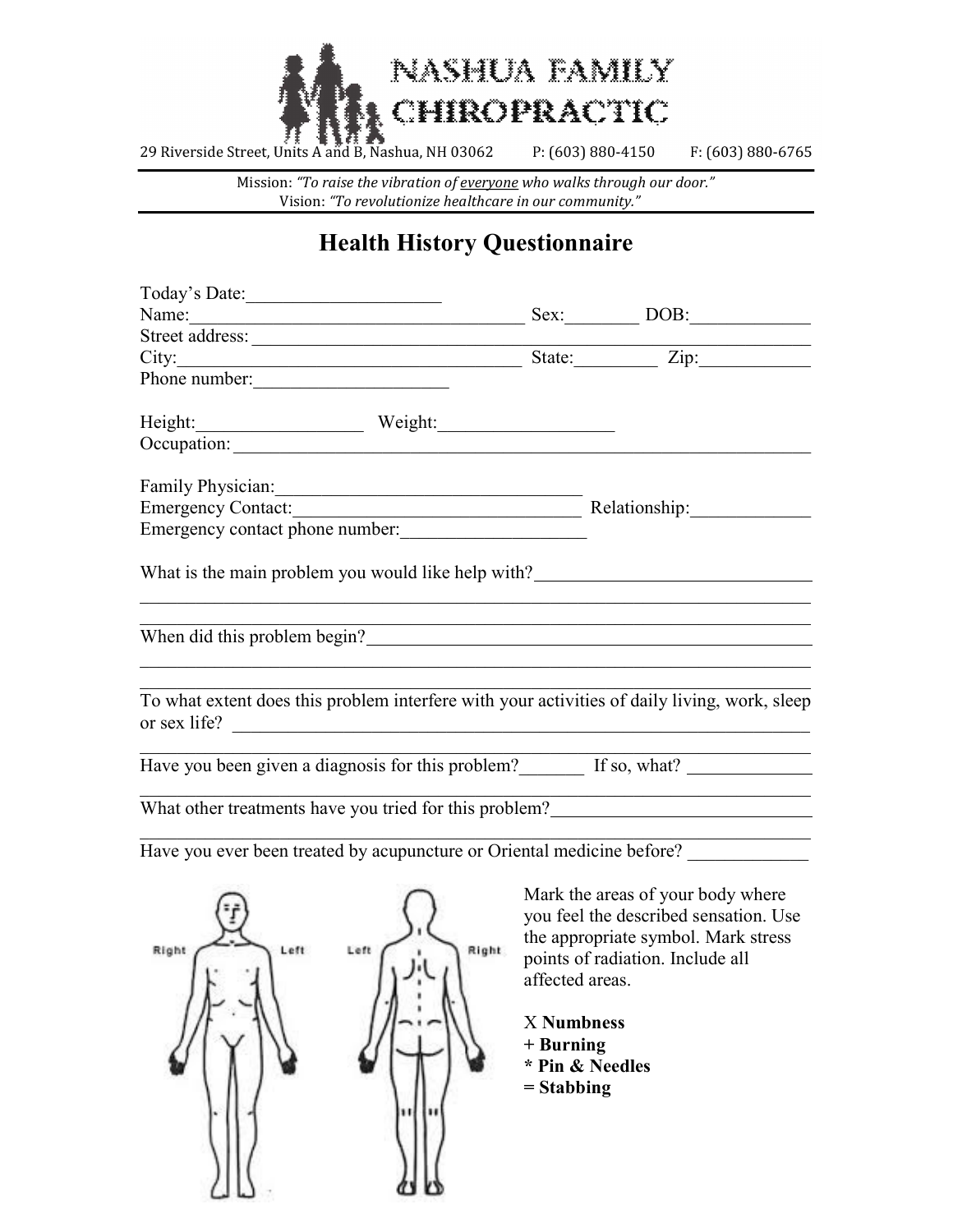

Mission: "To raise the vibration of everyone who walks through our door." Vision: "To revolutionize healthcare in our community."

Name: DOB:

## Past medical history:

Have you been diagnosed with any of the following? (circle all that apply):

| Cancer   | Diabetes         | High blood pressure | Heart disease Asthma |               |
|----------|------------------|---------------------|----------------------|---------------|
| Seizures | Venereal disease | Thyroid disease     | Hepatitis            | <b>Stroke</b> |

 $\mathcal{L}_\mathcal{L} = \mathcal{L}_\mathcal{L} = \mathcal{L}_\mathcal{L} = \mathcal{L}_\mathcal{L} = \mathcal{L}_\mathcal{L} = \mathcal{L}_\mathcal{L} = \mathcal{L}_\mathcal{L} = \mathcal{L}_\mathcal{L} = \mathcal{L}_\mathcal{L} = \mathcal{L}_\mathcal{L} = \mathcal{L}_\mathcal{L} = \mathcal{L}_\mathcal{L} = \mathcal{L}_\mathcal{L} = \mathcal{L}_\mathcal{L} = \mathcal{L}_\mathcal{L} = \mathcal{L}_\mathcal{L} = \mathcal{L}_\mathcal{L}$ 

Other (please specify): \_\_\_\_\_\_\_\_\_\_\_\_\_\_\_\_\_\_\_\_\_\_\_\_\_\_\_\_\_\_\_\_\_\_\_\_\_\_\_\_\_\_\_\_\_\_\_\_\_\_\_\_

Surgeries: \_\_\_\_\_\_\_\_\_\_\_\_\_\_\_\_\_\_\_\_\_\_\_\_\_\_\_\_\_\_\_\_\_\_\_\_\_\_\_\_\_\_\_\_\_\_\_\_\_\_\_\_\_\_\_\_\_\_\_\_\_\_

Significant traumas (motor vehicle accidents, falls, bone fractures, etc.):

Allergies:

Medications you now take, including over the counter and herbal supplements:

Occupational stress (chemical, physical or emotional):

Do you have a regular exercise routine? If yes, please describe:

Have you ever been on a restricted diet? If yes, please describe:

Please describe your average daily diet:

| Breakfast:                                           |
|------------------------------------------------------|
| Lunch:                                               |
| Dinner:                                              |
| Snacks:                                              |
| Do you smoke? If so, how much:                       |
| How many caffeinated beverages do you consume daily: |
| How much water do you drink daily?                   |
| How much alcohol do you drink?                       |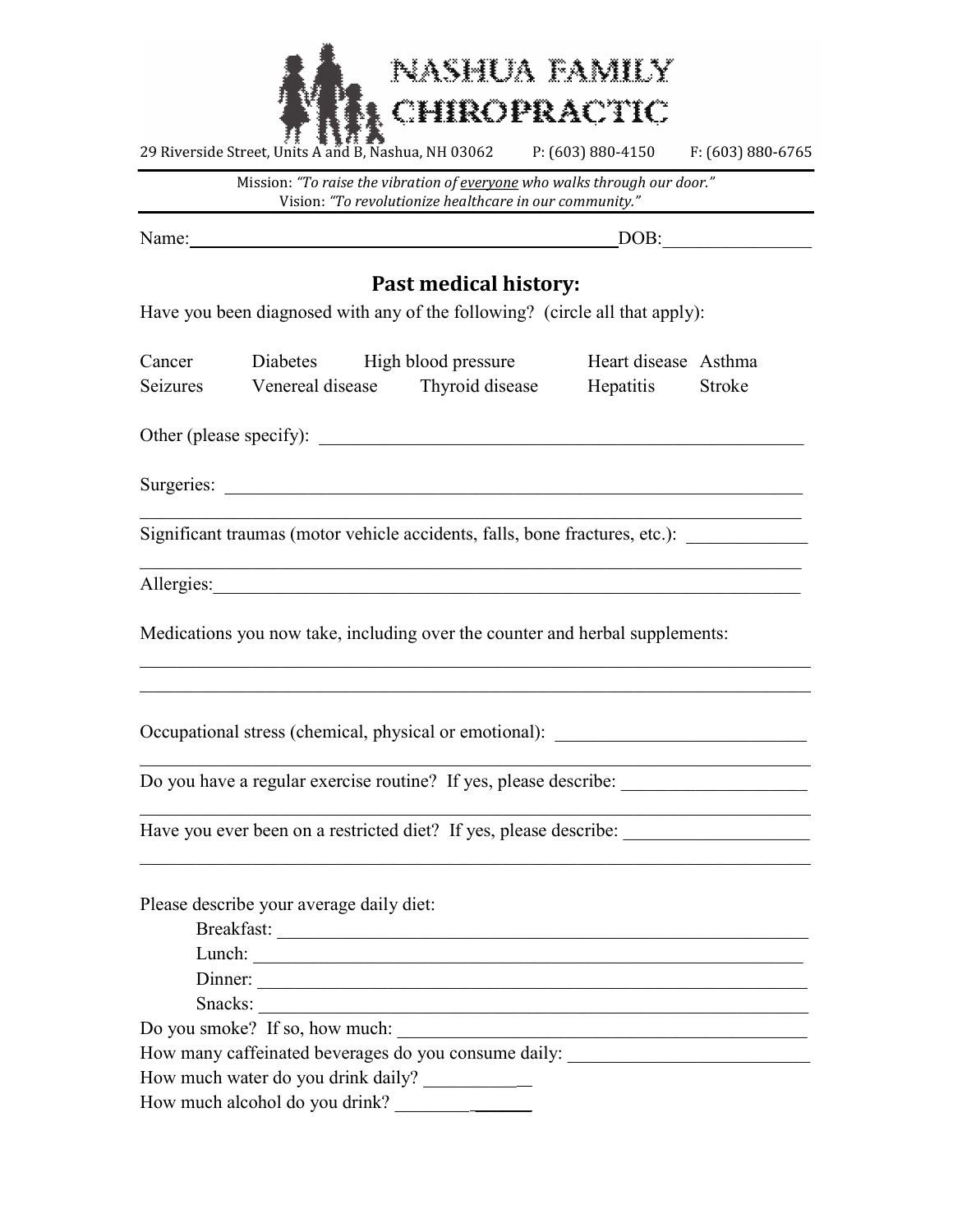

Mission: "To raise the vibration of everyone who walks through our door." Vision: "To revolutionize healthcare in our community."

Name: DOB:\_\_\_\_\_\_\_\_\_\_\_\_\_\_\_\_

Do you use any drugs for non-medical purpose? If so, please describe:

### Please circle if you have had any of the following in the last 3 months: General:

| Fever                         | Peculiar taste or smells   | Strong thirst (hot or cold drinks)   |
|-------------------------------|----------------------------|--------------------------------------|
| Sweat easily                  | Cravings                   | Poor sleep                           |
| Night sweats                  | Change in appetite         | Fatigue                              |
| Chills<br>Bleed/bruise easily | Weight loss<br>Weight gain | Sudden drop in energy (time of day?) |

### Skin and hair:

| Rashes                           | <b>Ulcerations</b> | Hives        |  |
|----------------------------------|--------------------|--------------|--|
| Itching                          | Eczema             | Acne         |  |
| Dandruff                         | Hair loss          | Recent moles |  |
| Change in skin or hair texture:  |                    |              |  |
| Any other skin or hair problems? |                    |              |  |

Head, eyes, ears, nose, throat:

| <b>Dizziness</b>                 | Concussions          | Migraines              |
|----------------------------------|----------------------|------------------------|
| Glasses                          | Eye strain           | Eye pain               |
| Poor vision                      | Night blindness      | Color blindness        |
| Cataracts                        | <b>Blurry</b> vision | Spots in front of eyes |
| Ringing in ears                  | Poor hearing         | Earaches               |
| Sinus problems                   | Nose bleeds          | Recurrent sore throat  |
| Grinding teeth                   | Facial pain          | Sores on lips/in mouth |
| Teeth problems                   | Jaw clicks           | Headaches              |
| Any other head or neck problems? |                      |                        |

### Cardiovascular:

| Chest pain                                | Fainting             | Blood clots               |
|-------------------------------------------|----------------------|---------------------------|
| <b>Phlebitis</b>                          | Irregular heart beat | Cold hands or feet        |
| High blood pressure Low blood pressure    |                      | Peripheral Artery Disease |
| Swelling of hands Swelling of feet        |                      | Varicose veins            |
| Any other heart or blood vessel problems: |                      |                           |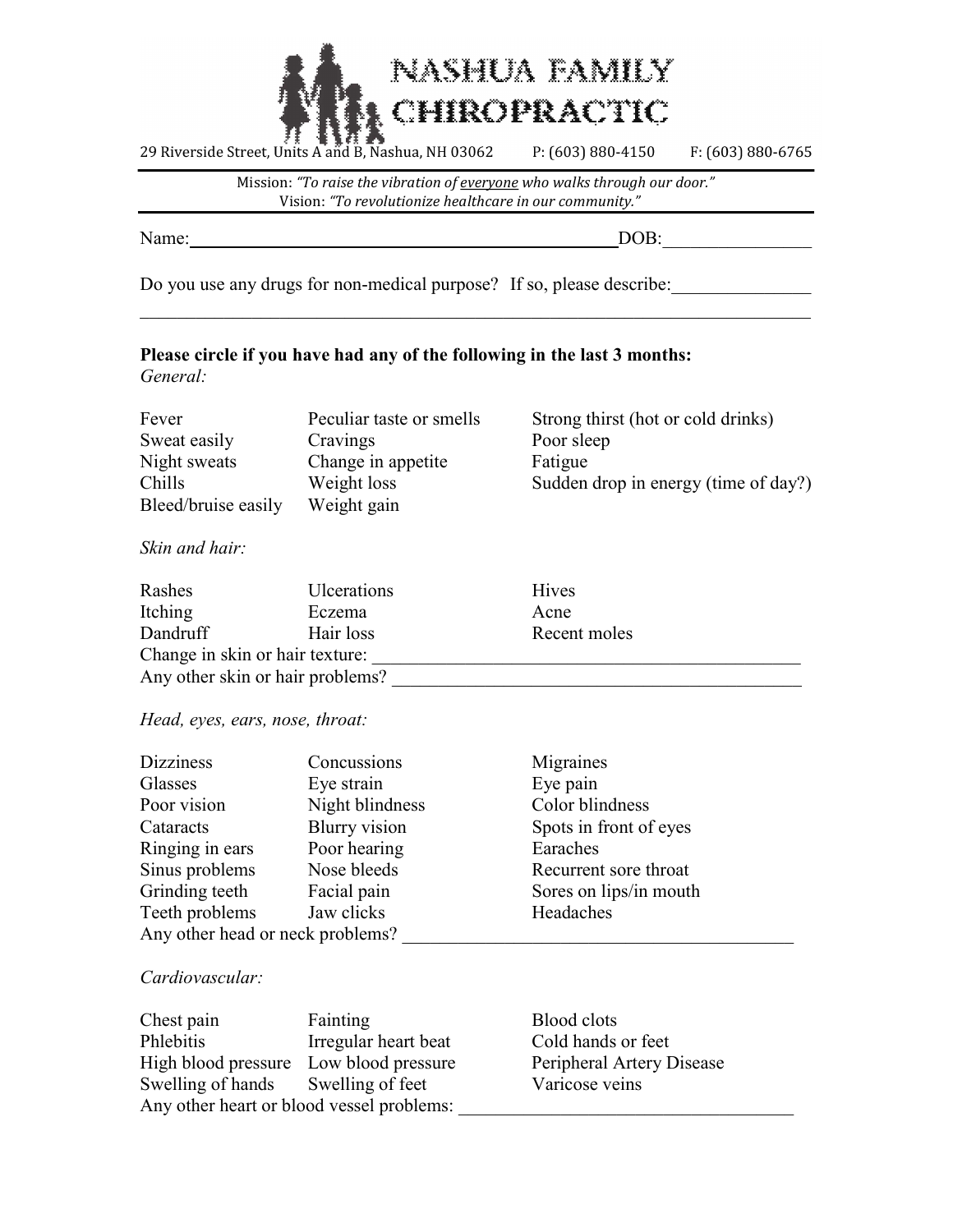

Mission: "To raise the vibration of everyone who walks through our door." Vision: "To revolutionize healthcare in our community."

| <i>Respiratory:</i><br>Asthma<br>Shortness of breath<br>Difficulty breathing<br>Pain with deep breath<br>Cough<br>Coughing blood                                                                                                                                                                             |  |
|--------------------------------------------------------------------------------------------------------------------------------------------------------------------------------------------------------------------------------------------------------------------------------------------------------------|--|
|                                                                                                                                                                                                                                                                                                              |  |
|                                                                                                                                                                                                                                                                                                              |  |
|                                                                                                                                                                                                                                                                                                              |  |
| <b>Bronchitis</b><br>Pneumonia<br>Wheezing                                                                                                                                                                                                                                                                   |  |
| Difficulty breathing while lying down                                                                                                                                                                                                                                                                        |  |
| If you are producing phlegm, what color is it? _________________________________                                                                                                                                                                                                                             |  |
|                                                                                                                                                                                                                                                                                                              |  |
|                                                                                                                                                                                                                                                                                                              |  |
| <i>Gastrointestinal:</i>                                                                                                                                                                                                                                                                                     |  |
| Nausea<br>Vomiting<br>Heartburn/indigestion                                                                                                                                                                                                                                                                  |  |
| Constipation<br>Blood in stools<br>Diarrhea                                                                                                                                                                                                                                                                  |  |
| Hemorrhoids<br>Rectal pain<br>Gas                                                                                                                                                                                                                                                                            |  |
| Belching<br><b>Bloating</b><br><b>Bad breath</b>                                                                                                                                                                                                                                                             |  |
| Bleeding gums Chronic laxative use                                                                                                                                                                                                                                                                           |  |
| Any other problems with your stomach or intestines: ____________________________                                                                                                                                                                                                                             |  |
| Urinary:                                                                                                                                                                                                                                                                                                     |  |
| Painful urination<br>Frequent urination<br>Kidney stones                                                                                                                                                                                                                                                     |  |
| Blood in urine<br>Incontinence<br>Urgency to urinate                                                                                                                                                                                                                                                         |  |
| Wake up to urinate<br>Decrease in flow                                                                                                                                                                                                                                                                       |  |
| What color is your urine:                                                                                                                                                                                                                                                                                    |  |
| Any other problems with your urinary system?                                                                                                                                                                                                                                                                 |  |
|                                                                                                                                                                                                                                                                                                              |  |
| Male reproductive:                                                                                                                                                                                                                                                                                           |  |
| Impotence<br>Premature ejaculation Spermatorrhea                                                                                                                                                                                                                                                             |  |
| Testicular pain<br>Testicular injury<br>Prostatitis                                                                                                                                                                                                                                                          |  |
| <b>Prostate Cancer</b><br>Benign Prostatatic Hypertrophy                                                                                                                                                                                                                                                     |  |
| Low motility<br>Low sperm count                                                                                                                                                                                                                                                                              |  |
| Sore on genitals<br><b>STDs</b>                                                                                                                                                                                                                                                                              |  |
| Any other reproductive problems?                                                                                                                                                                                                                                                                             |  |
| Female reproductive:                                                                                                                                                                                                                                                                                         |  |
| Are you pregnant?                                                                                                                                                                                                                                                                                            |  |
|                                                                                                                                                                                                                                                                                                              |  |
| Is it possible you are pregnant?<br>$\frac{1}{2}$ $\frac{1}{2}$ $\frac{1}{2}$ $\frac{1}{2}$ $\frac{1}{2}$ $\frac{1}{2}$ $\frac{1}{2}$ $\frac{1}{2}$ $\frac{1}{2}$ $\frac{1}{2}$ $\frac{1}{2}$ $\frac{1}{2}$ $\frac{1}{2}$ $\frac{1}{2}$ $\frac{1}{2}$ $\frac{1}{2}$ $\frac{1}{2}$ $\frac{1}{2}$ $\frac{1}{2$ |  |
| Time between menses:                                                                                                                                                                                                                                                                                         |  |